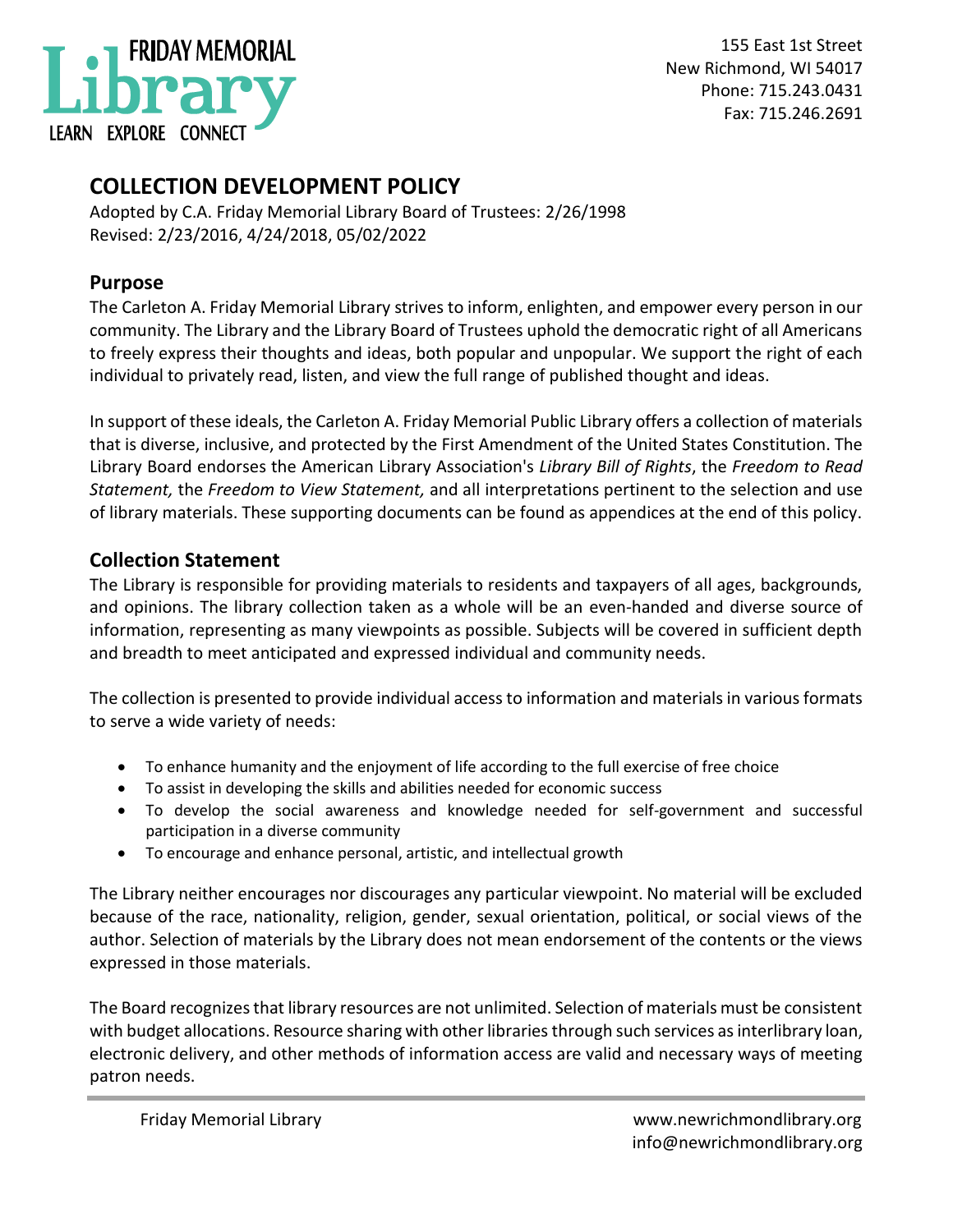

## **Responsibility**

The responsibility for the collection rests with the Library Director under the authority of the Library Board of Trustees. Direct selection and removal of library materials are delegated to specific staff members. These recommendations are subject to review by the Director.

Factors considered when adding specific material to the Library collection include, but are not limited to:

- Collection objectives
- Present collection composition
- Current or historical significance of author or subject
- Timeliness
- Public interest
- Level of demand
- Audience for material
- Community relevance
- Diversity of viewpoint
- Effective expression

The Library staff utilizes a number of tools to aid in the selection of these materials. Reviews are the major source of information about new materials. Major sources of reviews are *Booklist, Library Journal,* and the *New York Times Book Review.* The lack of review or an unfavorable review shall not be the sole reason for selecting or rejecting a title which is in demand. Consideration is, therefore, given to requests of library patrons and to books discussed on public media. Materials are judged on the basis of the work as a whole, not on a part taken out of context.

The nature of the media and the technical quality of production are additional factors to be considered in selecting audio, video, electronic, and other non-print formats.

Sites selected from the Internet and linked from the Library's homepage are subject to the same selection criteria as other materials.

The Board of Trustees recognizes that full information on issues of public concern may require access to information sources which exemplify those concerns. Individual items, which in and of themselves may be controversial or offensive to some patrons or staff, may appropriately be selected if their inclusion will contribute to the balance and effectiveness of the Library collection as a whole.

The Library encourages public suggestion of items and subjects to be considered for the collection. Serious consideration will be given to purchasing patron-requested materials when these requests meet collection objectives. Remaining requests may be met through resource sharing with other libraries, electronic retrieval, or other means.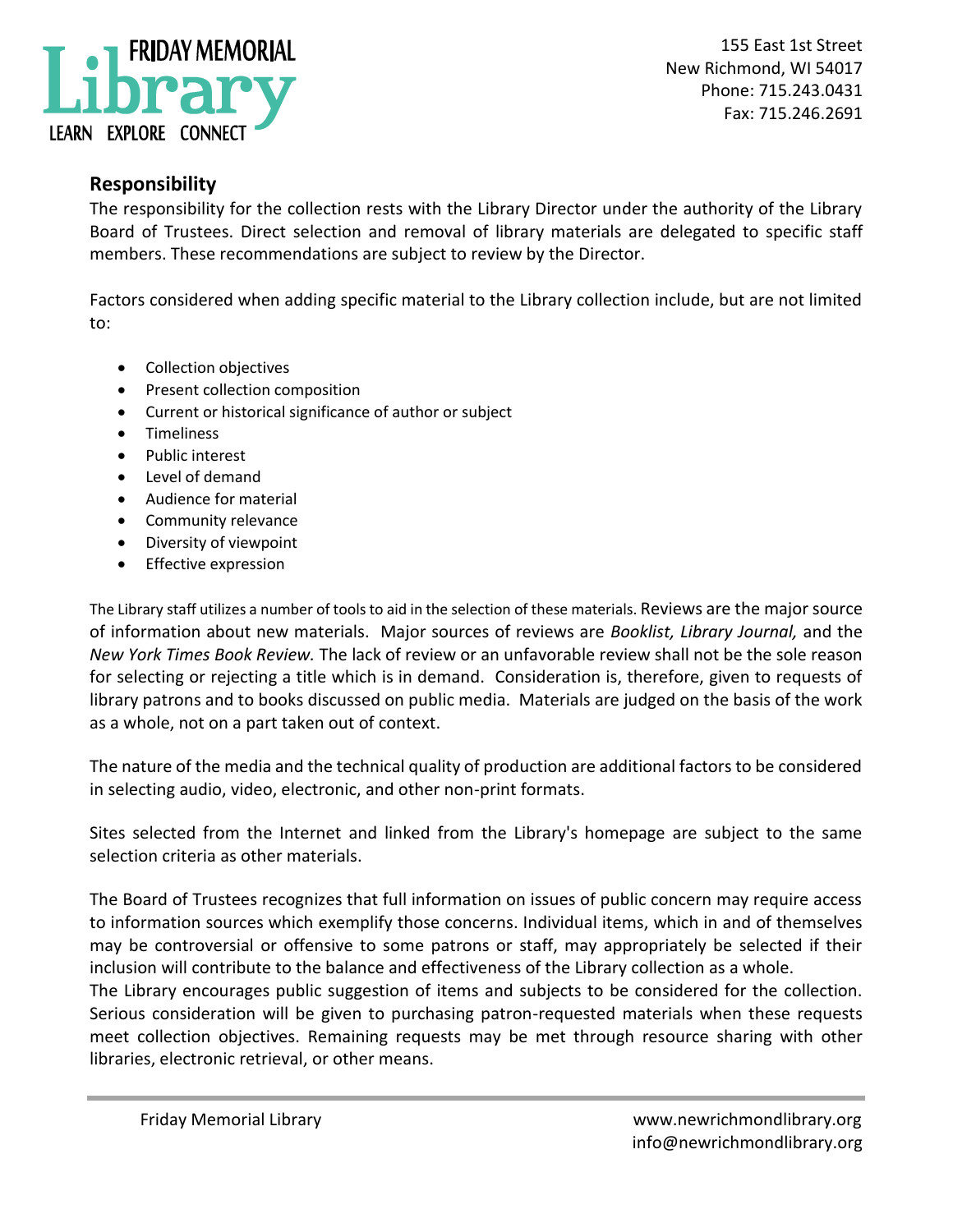

## **Gift Policy**

The Carleton A. Friday Memorial Library welcomes gifts and donations from the community. These gifts and donations become the property of the Library and undergo the same selection criteria that other items in the collection do. In cases in which donors wish to receive an acknowledgement of the donated materials, they will be asked to fill out a Donated Items Receipt Form (available at the front desk). The donor will then receive a receipt from the Library. The Library is unable to provide values for items donated. Donors are instead encouraged to consult a tax advisor and/or the IRS publication 526.

Material not utilized in the Library's collection will be transferred to the [Friends of Friday Memorial](http://friendsofspl.org/)  [Library,](http://friendsofspl.org/) a non-profit organization, for use in their book sales. The proceeds from the Friends of the Library book sales are donated to the Library in support of our mission, programs, and to enhance the Library's collections.

## **Intellectual Freedom**

The Board of Trustees considers reading, listening, and viewing to be individual, private matters. The Board believes that full, confidential, and unrestricted access to information is essential for patrons to exercise their constitutional rights. While anyone is free to select or reject materials for themselves or their own minor child(ren), the freedom of others to read or inquire will not be restricted. Only parents and guardians have the right and responsibility to guide and direct the reading, listening, and viewing choices of their own minor child(ren). The Library does not stand in the place of parents (in loco parentis).

The Library collection will be organized, marked, and maintained to help people find the materials they want. Any labeling, sequestering, or alteration of materials because of controversy surrounding the author or the subject matter will not be sanctioned.

## **Constitutional Protection**

The Library Board considers all materials selected under this policy to be constitutionally protected under the First Amendment of the United States Constitution and the Wisconsin State Constitution.

If a court having jurisdiction over the Carleton A. Friday Memorial Library decides that any material in the collection is not constitutionally protected, such material will be removed. Material under court consideration will remain available to patrons until a final court ruling is made after all appeals are exhausted.

## **Collection Review Procedure**

Users who wish to comment on a resource may fill out a copy of our Request for Reconsideration Form, available as an appendix to this document, and return it to the Library Director. We do not accept forms from other libraries or outside organizations. The receipt of the form will be acknowledged within 10 business days. The Library Director or designated staff member will review the Request and make a decision based on a variety of factors, including but not limited to: circulation numbers,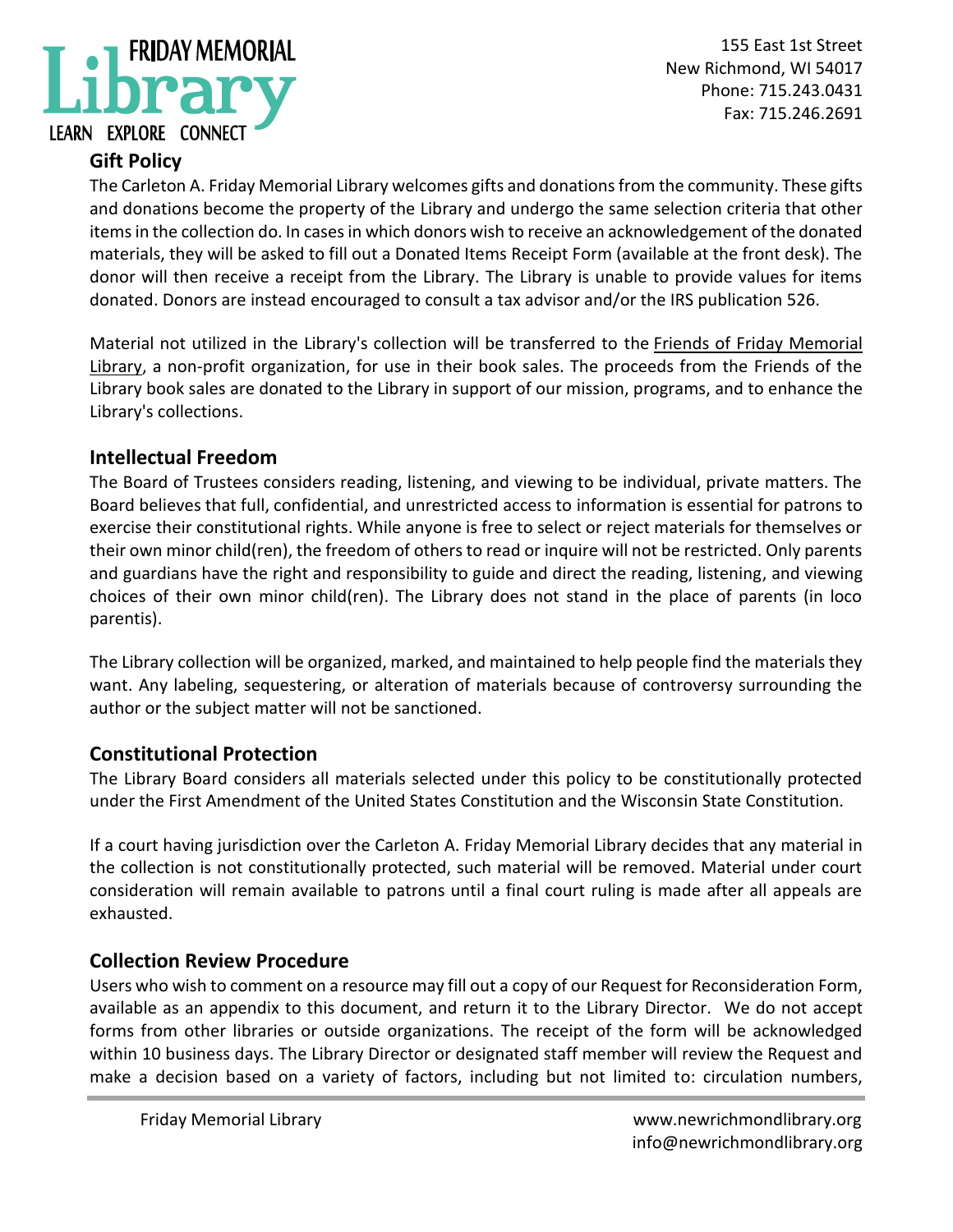

popularity, availability of alternate titles covering the same subject, reviews, and holdings of other libraries. Once a decision has been made, the Director will communicate that decision to the Requestor.

If the Requestor would like to appeal the decision made by the Library Staff, they must submit a written appeal that outlines their position to the Library. The library will bring that appeal, along with the original decision to the Board at their next regular meeting. The Library Board of Trustees will make the final decision regarding the material's place in the collection. The individual who submitted the request will be notified within 10 business days of the Board's decision regarding the resource in question.

## **Collection Maintenance**

The Board of Trustees recognizes that withdrawing materials from the collection is an important part of maintaining the library collection. Withdrawal of library materials is vested in the Library Director who may authorize qualified staff to assist. The withdrawal practices of the Library shall include the same factors as the selection practices. Collection maintenance is not intended to sanction the removal of library materials based upon any controversy.

## **Purchasing Guidelines for Authors and Publishers**

The Carleton A. Friday Memorial Library is happy to consider recently published books and other items for our collection. We receive many inquiries from authors, publishers, and publisher's representatives and have created these guidelines to help you.

The Library routinely acquires books published by commercial publishers that fit the Library's collection development plan and meet our selection criteria. We also may acquire self-published books when they include unique local content, fit the scope of the Library's collection plan and meet our selection criteria.

Having your book receive an independent, positive review in one or more the of the major review journals (such as Library Journal, School Library Journal, Kirkus Reviews, Booklist and Publisher's Weekly) is the best way to bring a title to our attention. We are more likely to consider adding a selfpublished book to our collection if it has been reviewed in a major review journal. Paid reviews are not considered.

Unfortunately, we cannot notify you if your book is not selected because of the number of submissions we receive.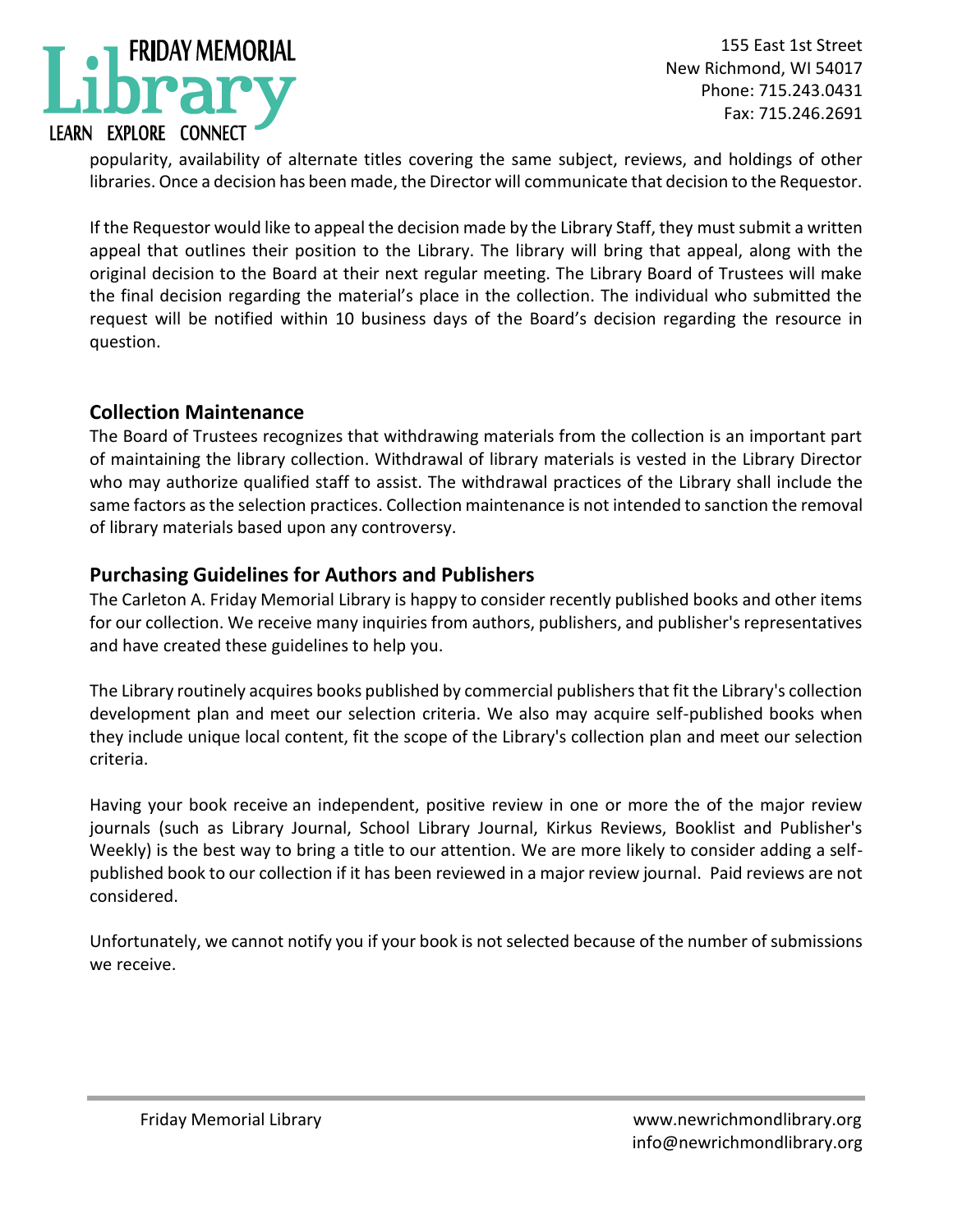

## Request for Reconsideration

| Phone Number: ( )                                                                                                       |                 |                                                                                  |  |
|-------------------------------------------------------------------------------------------------------------------------|-----------------|----------------------------------------------------------------------------------|--|
| 1. Do you represent yourself or are you here on behalf of another?                                                      |                 |                                                                                  |  |
|                                                                                                                         |                 | (Please circle one): Myself Other (please specify): ____________________________ |  |
| 2. Have you read our Collection Development policy? (Please circle one):<br>Yes<br>No                                   |                 |                                                                                  |  |
| 3. Please identify the resource you are commenting on:                                                                  |                 |                                                                                  |  |
|                                                                                                                         |                 |                                                                                  |  |
|                                                                                                                         |                 |                                                                                  |  |
|                                                                                                                         |                 |                                                                                  |  |
| 4. Please specify the location of the content to which you object (page number, or time for<br>audio/visual materials): |                 |                                                                                  |  |
| Page/Time: _______________________ I object to the entire resource (check): ____                                        |                 |                                                                                  |  |
| 5. Have you read/watched the resource? (Please circle one):                                                             |                 |                                                                                  |  |
| Yes, all of it                                                                                                          | Yes, some of it | No, none of it                                                                   |  |
| $\sqrt{2}$                                                                                                              |                 |                                                                                  |  |

# (Please see reverse of this form)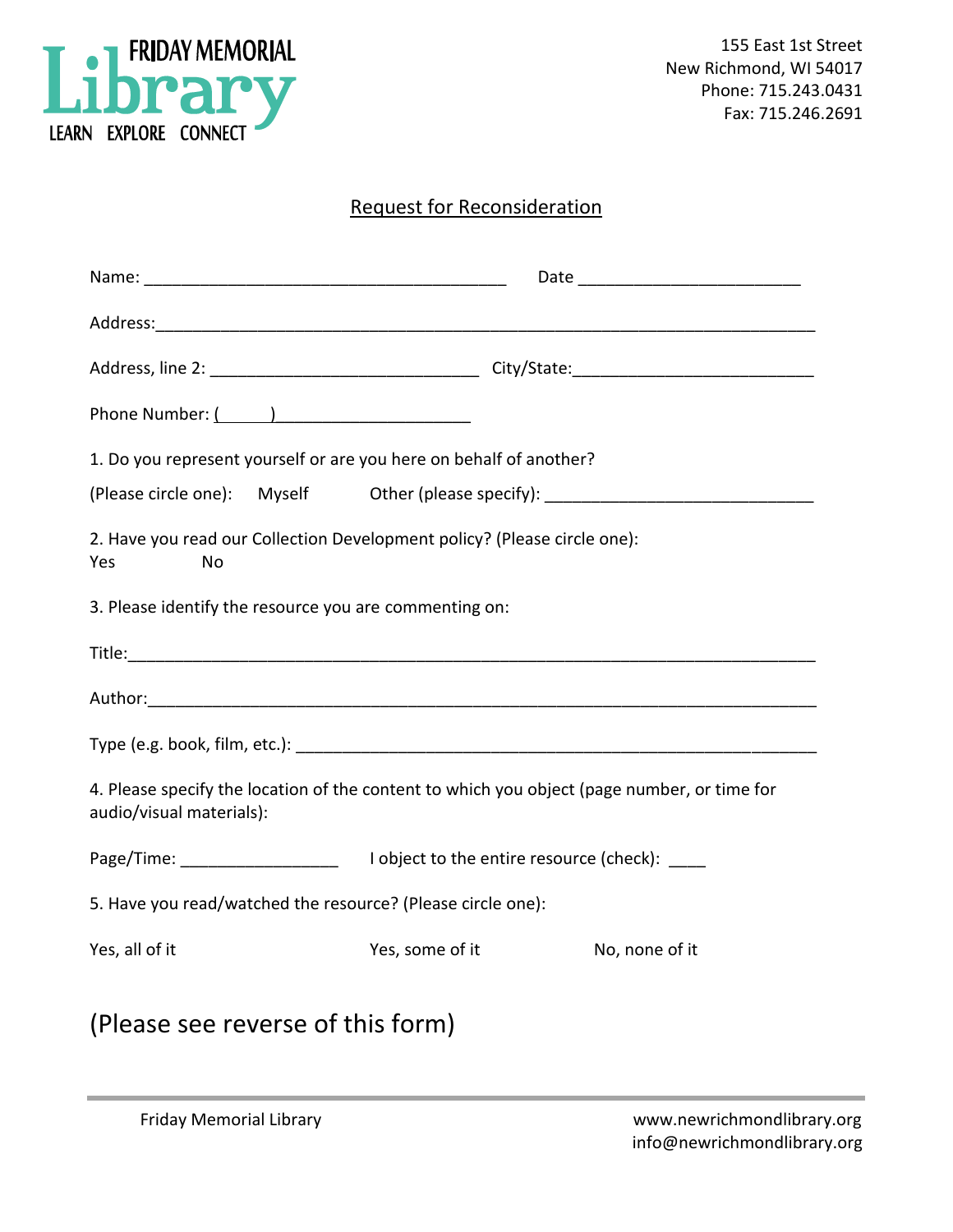

info@newrichmondlibrary.org

6. What brought this resource to your attention?

7. What concerns you about this resource? (Please feel free to ask for more paper)

Please return this form to the staff member at the front desk. The selection and deselection of library materials is at the discretion of the Carleton A. Friday Memorial Library Board of Trustees and the Library Director. Your request will be brought before the Board at their next regular meeting. You will be notified by mail within 10 business days of the Board's decision regarding this resource. Once a decision has been made, you may request a private conversation with the Library Director regarding the Board's decision. Thank you for your feedback.

|                                                                                                                | This form was received by __________________________________ on this date and time: ______________ |
|----------------------------------------------------------------------------------------------------------------|----------------------------------------------------------------------------------------------------|
|                                                                                                                |                                                                                                    |
| Patron Signature Patron Communication of the Signature Communication of the Communication of the Communication |                                                                                                    |
| <b>Friday Memorial Library</b>                                                                                 | www.newrichmondlibrary.org                                                                         |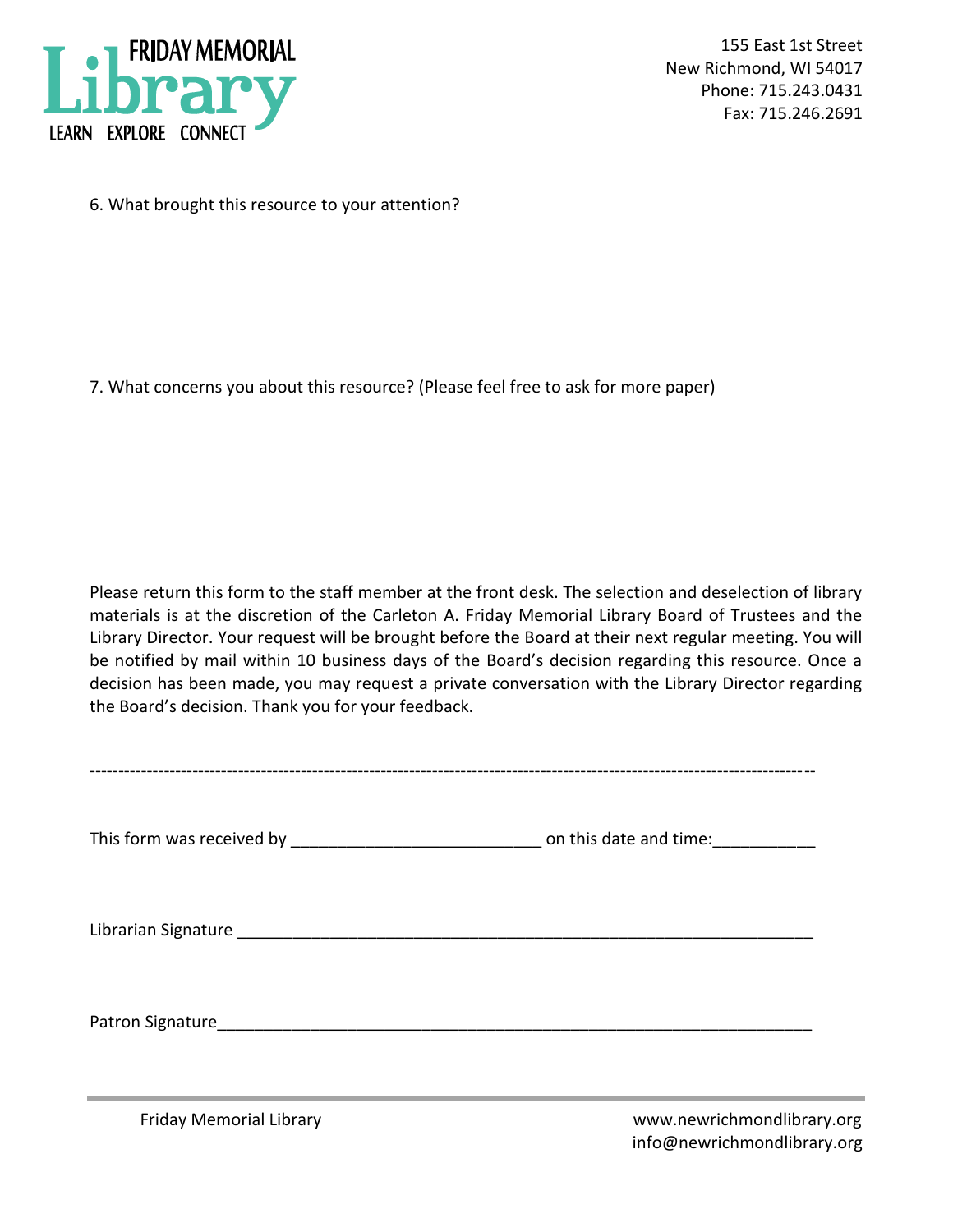

#### American Library Association

#### Library Bill of Rights

The American Library Association affirms that all libraries are forums for information and ideas, and that the following basic policies should guide their services.

- I. Books and other library resources should be provided for the interest, information, and enlightenment of all people of the community the library serves. Materials should not be excluded because of the origin, background, or views of those contributing to their creation.
- II. Libraries should provide materials and information presenting all points of view on current and historical issues. Materials should not be proscribed or removed because of partisan or doctrinal disapproval.
- III. Libraries should challenge censorship in the fulfillment of their responsibility to provide information and enlightenment.
- IV. Libraries should cooperate with all persons and groups concerned with resisting abridgment of free expression and free access to ideas.
- V. A person's right to use a library should not be denied or abridged because of origin, age, background, or views.
- VI. Libraries which make exhibit spaces and meeting rooms available to the public they serve should make such facilities available on an equitable basis, regardless of the beliefs or affiliations of individuals or groups requesting their use.

Adopted June 19, 1939, by the ALA Council; amended October 14, 1944; June 18, 1948; February 2, 1961; June 27, 1967; January 23, 1980; inclusion of "age" reaffirmed January 23, 1996.

A history of the Library Bill of Rights is found in the latest edition of the [Intellectual Freedom Manual.](http://www.ala.org/advocacy/intfreedom/iftoolkits/ifmanual/intellectual)

Although the Articles of the Library Bill of Rights are unambiguous statements of basic principles that should govern the service of all libraries, questions do arise concerning application of these principles to specific library practices. See the documents designated by the Intellectual Freedom Committee as [Interpretations of the Library Bill of Rights.](http://www.ala.org/advocacy/intfreedom/librarybill/interpretations)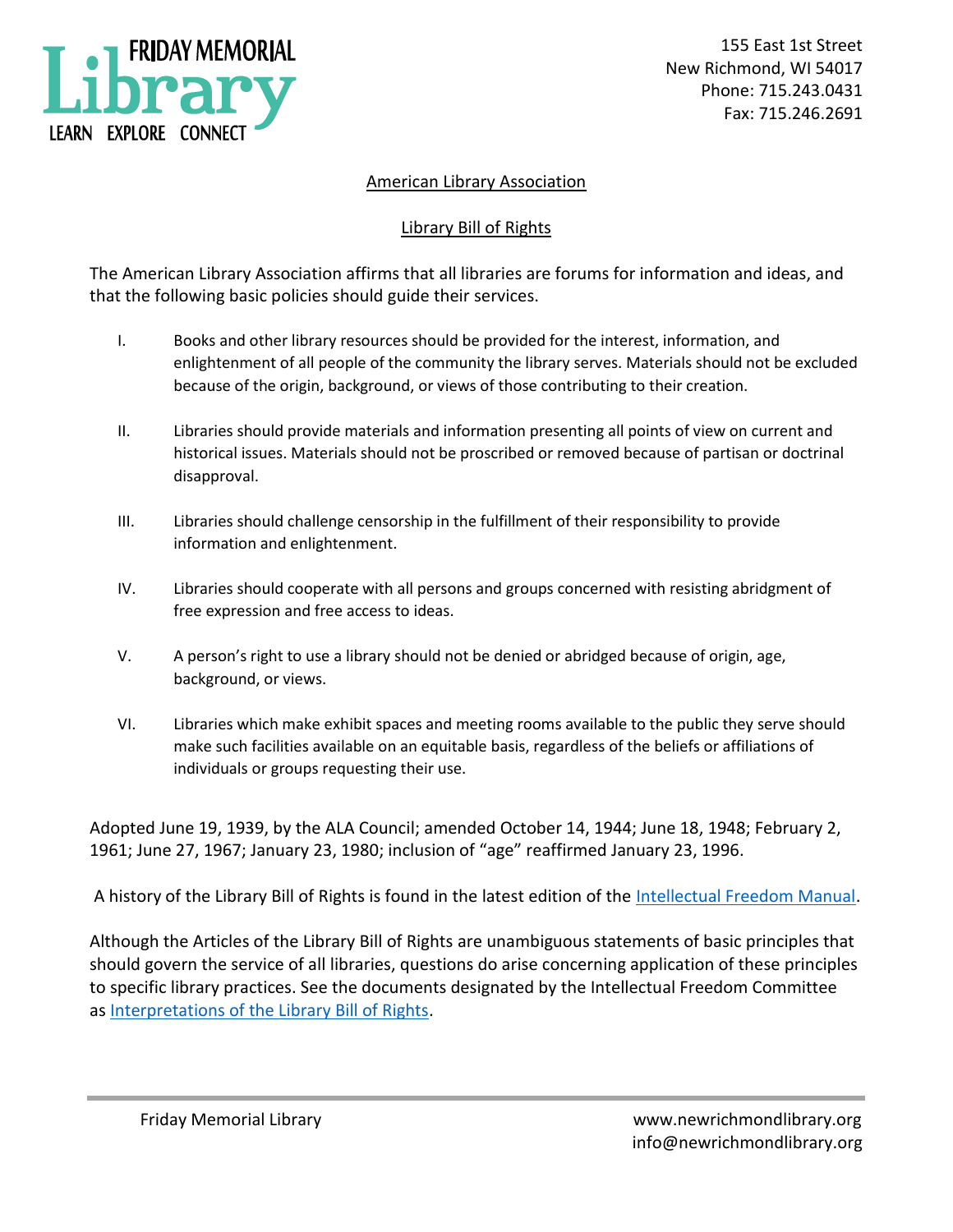

## American Library Association

#### Freedom to Read Statement

The freedom to read is essential to our democracy. It is continuously under attack. Private groups and public authorities in various parts of the country are working to remove or limit access to reading materials, to censor content in schools, to label "controversial" views, to distribute lists of "objectionable" books or authors, and to purge libraries. These actions apparently rise from a view that our national tradition of free expression is no longer valid; that censorship and suppression are needed to counter threats to safety or national security, as well as to avoid the subversion of politics and the corruption of morals. We, as individuals devoted to reading and as librarians and publishers responsible for disseminating ideas, wish to assert the public interest in the preservation of the freedom to read.

Most attempts at suppression rest on a denial of the fundamental premise of democracy: that the ordinary individual, by exercising critical judgment, will select the good and reject the bad. We trust Americans to recognize propaganda and misinformation, and to make their own decisions about what they read and believe. We do not believe they are prepared to sacrifice their heritage of a free press in order to be "protected" against what others think may be bad for them. We believe they still favor free enterprise in ideas and expression.

These efforts at suppression are related to a larger pattern of pressures being brought against education, the press, art and images, films, broadcast media, and the Internet. The problem is not only one of actual censorship. The shadow of fear cast by these pressures leads, we suspect, to an even larger voluntary curtailment of expression by those who seek to avoid controversy or unwelcome scrutiny by government officials.

Such pressure toward conformity is perhaps natural to a time of accelerated change. And yet suppression is never more dangerous than in such a time of social tension. Freedom has given the United States the elasticity to endure strain. Freedom keeps open the path of novel and creative solutions, and enables change to come by choice. Every silencing of a heresy, every enforcement of an orthodoxy, diminishes the toughness and resilience of our society and leaves it the less able to deal with controversy and difference.

Now as always in our history, reading is among our greatest freedoms. The freedom to read and write is almost the only means for making generally available ideas or manners of expression that can initially command only a small audience. The written word is the natural medium for the new idea and the untried voice from which come the original contributions to social growth. It is essential to the extended discussion that serious thought requires, and to the accumulation of knowledge and ideas into organized collections.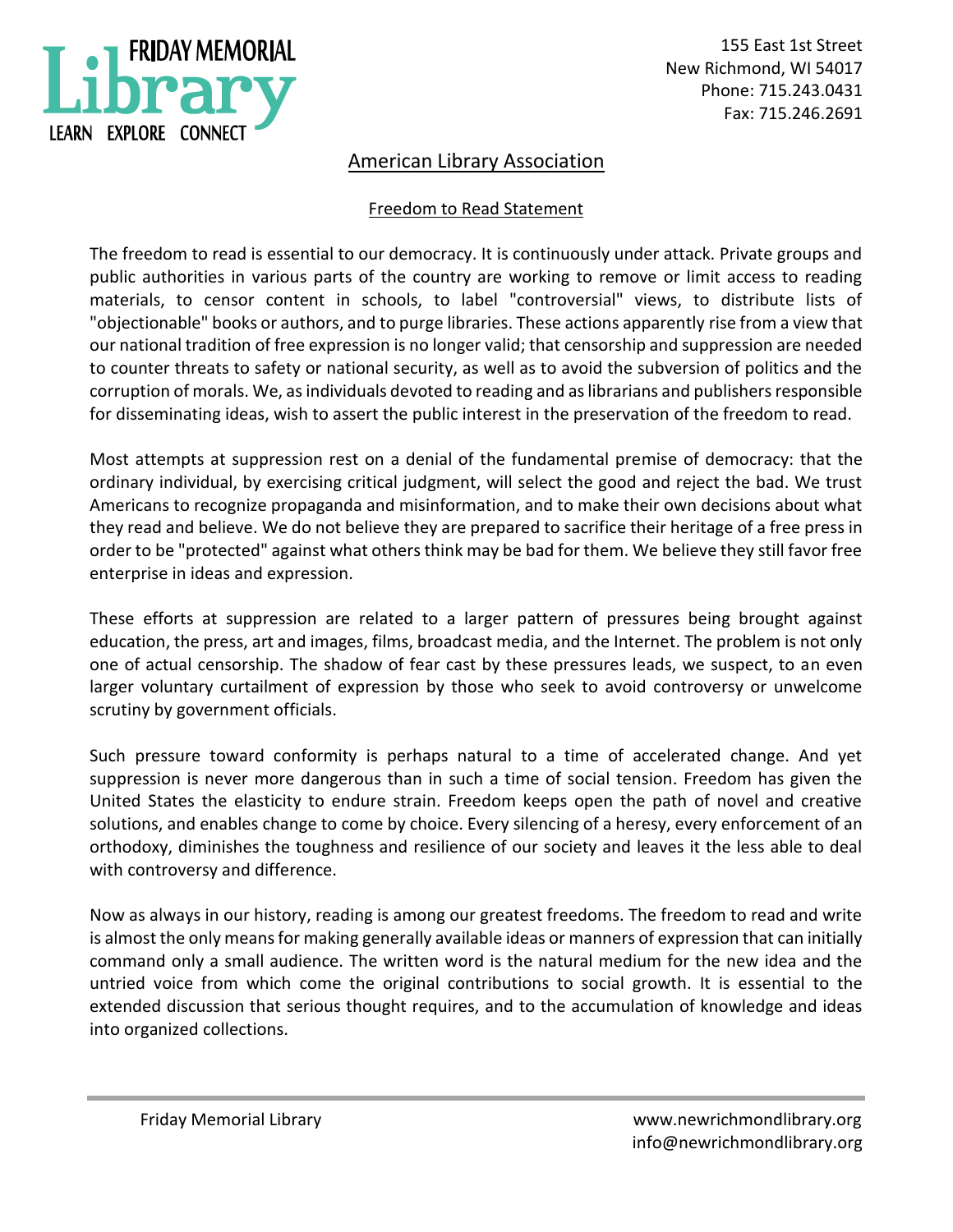

We believe that free communication is essential to the preservation of a free society and a creative culture. We believe that these pressures toward conformity present the danger of limiting the range and variety of inquiry and expression on which our democracy and our culture depend. We believe that every American community must jealously guard the freedom to publish and to circulate, in order to preserve its own freedom to read. We believe that publishers and librarians have a profound responsibility to give validity to that freedom to read by making it possible for the readers to choose freely from a variety of offerings.

The freedom to read is guaranteed by the Constitution. Those with faith in free people will stand firm on these constitutional guarantees of essential rights and will exercise the responsibilities that accompany these rights.

We therefore affirm these propositions:

1. *It is in the public interest for publishers and librarians to make available the widest diversity of views and expressions, including those that are unorthodox, unpopular, or considered dangerous by the majority.*

Creative thought is by definition new, and what is new is different. The bearer of every new thought is a rebel until that idea is refined and tested. Totalitarian systems attempt to maintain themselves in power by the ruthless suppression of any concept that challenges the established orthodoxy. The power of a democratic system to adapt to change is vastly strengthened by the freedom of its citizens to choose widely from among conflicting opinions offered freely to them. To stifle every nonconformist idea at birth would mark the end of the democratic process. Furthermore, only through the constant activity of weighing and selecting can the democratic mind attain the strength demanded by times like these. We need to know not only what we believe but why we believe it.

2. *Publishers, librarians, and booksellers do not need to endorse every idea or presentation they make available. It would conflict with the public interest for them to establish their own political, moral, or aesthetic views as a standard for determining what should be published or circulated.*

Publishers and librarians serve the educational process by helping to make available knowledge and ideas required for the growth of the mind and the increase of learning. They do not foster education by imposing as mentors the patterns of their own thought. The people should have the freedom to read and consider a broader range of ideas than those that may be held by any single librarian or publisher or government or church. It is wrong that what one can read should be confined to what another thinks proper.

3. *It is contrary to the public interest for publishers or librarians to bar access to writings on the basis of the personal history or political affiliations of the author.*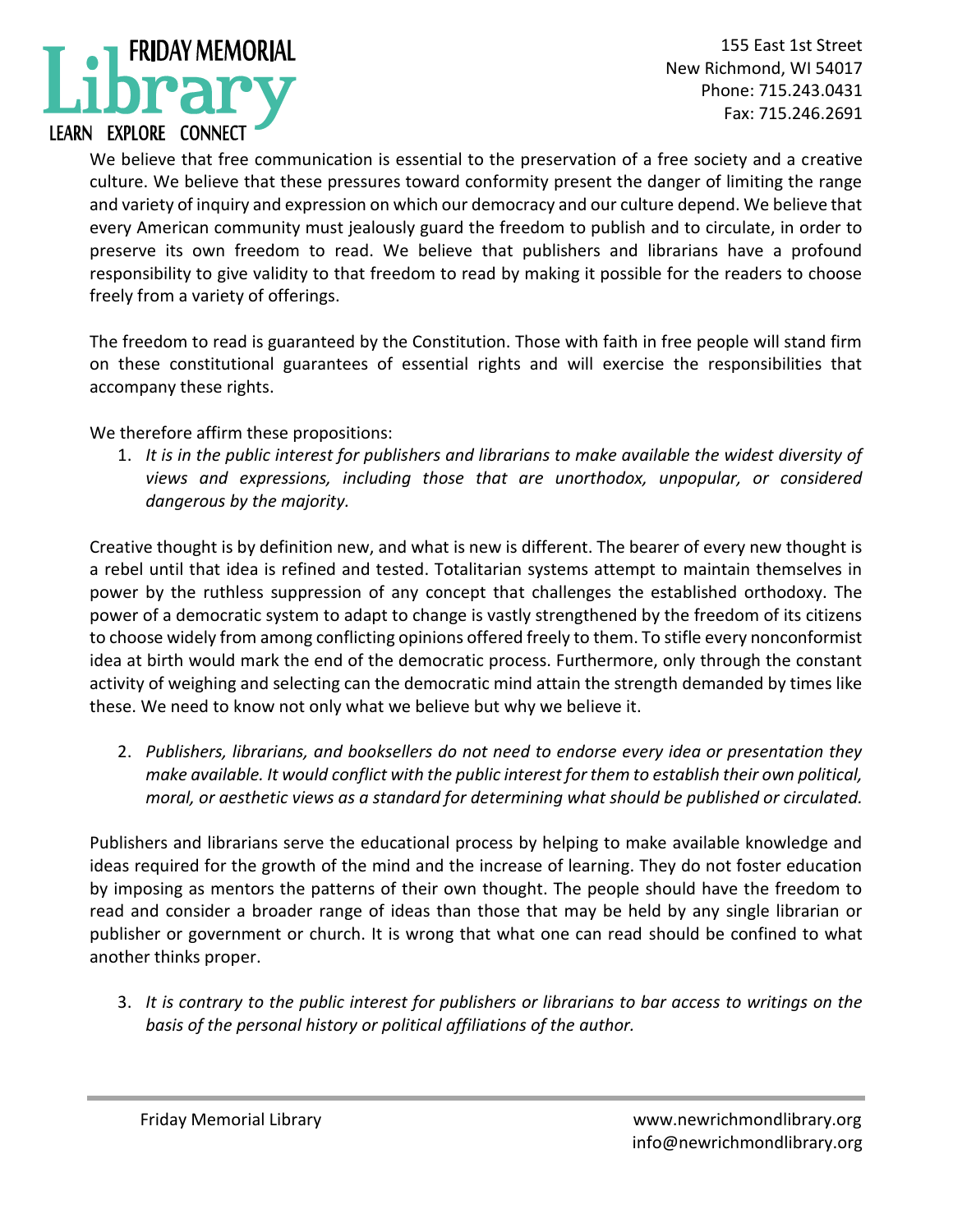

No art or literature can flourish if it is to be measured by the political views or private lives of its creators. No society of free people can flourish that draws up lists of writers to whom it will not listen, whatever they may have to say.

4. *There is no place in our society for efforts to coerce the taste of others, to confine adults to the reading matter deemed suitable for adolescents, or to inhibit the efforts of writers to achieve artistic expression.*

To some, much of modern expression is shocking. But is not much of life itself shocking? We cut off literature at the source if we prevent writers from dealing with the stuff of life. Parents and teachers have a responsibility to prepare the young to meet the diversity of experiences in life to which they will be exposed, as they have a responsibility to help them learn to think critically for themselves. These are affirmative responsibilities, not to be discharged simply by preventing them from reading works for which they are not yet prepared. In these matters values differ, and values cannot be legislated; nor can machinery be devised that will suit the demands of one group without limiting the freedom of others.

5. *It is not in the public interest to force a reader to accept the prejudgment of a label characterizing any expression or its author as subversive or dangerous.*

The ideal of labeling presupposes the existence of individuals or groups with wisdom to determine by authority what is good or bad for others. It presupposes that individuals must be directed in making up their minds about the ideas they examine. But Americans do not need others to do their thinking for them.

6. *It is the responsibility of publishers and librarians, as guardians of the people's freedom to read, to contest encroachments upon that freedom by individuals or groups seeking to impose their own standards or tastes upon the community at large; and by the government whenever it seeks to reduce or deny public access to public information.*

It is inevitable in the give and take of the democratic process that the political, the moral, or the aesthetic concepts of an individual or group will occasionally collide with those of another individual or group. In a free society individuals are free to determine for themselves what they wish to read, and each group is free to determine what it will recommend to its freely associated members. But no group has the right to take the law into its own hands, and to impose its own concept of politics or morality upon other members of a democratic society. Freedom is no freedom if it is accorded only to the accepted and the inoffensive. Further, democratic societies are more safe, free, and creative when the free flow of public information is not restricted by governmental prerogative or self-censorship.

7. *It is the responsibility of publishers and librarians to give full meaning to the freedom to read by providing books that enrich the quality and diversity of thought and expression. By the exercise*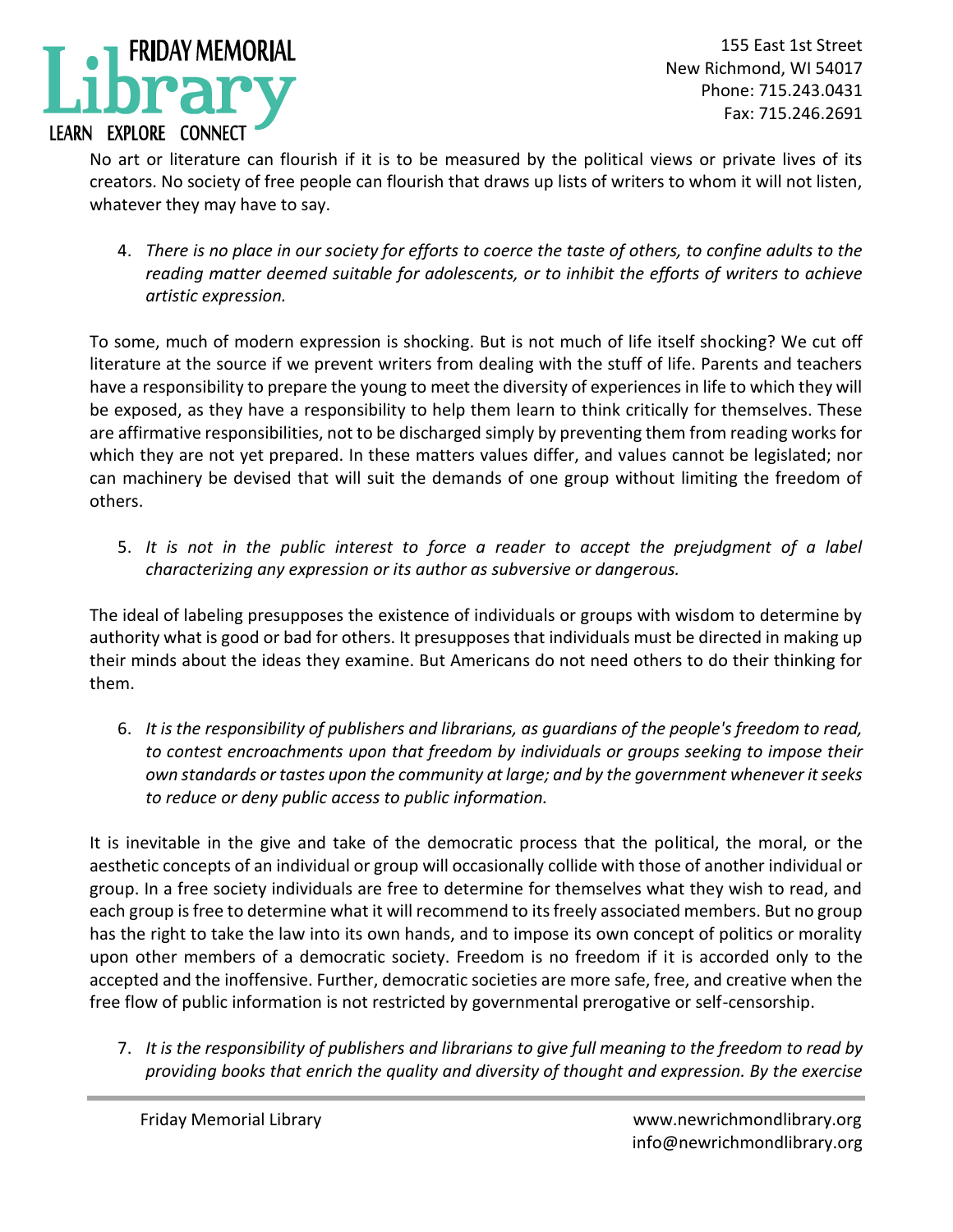

*of this affirmative responsibility, they can demonstrate that the answer to a "bad" book is a good one, the answer to a "bad" idea is a good one.*

The freedom to read is of little consequence when the reader cannot obtain matter fit for that reader's purpose. What is needed is not only the absence of restraint, but the positive provision of opportunity for the people to read the best that has been thought and said. Books are the major channel by which the intellectual inheritance is handed down, and the principal means of its testing and growth. The defense of the freedom to read requires of all publishers and librarians the utmost of their faculties, and deserves of all Americans the fullest of their support.

We state these propositions neither lightly nor as easy generalizations. We here stake out a lofty claim for the value of the written word. We do so because we believe that it is possessed of enormous variety and usefulness, worthy of cherishing and keeping free. We realize that the application of these propositions may mean the dissemination of ideas and manners of expression that are repugnant to many persons. We do not state these propositions in the comfortable belief that what people read is unimportant. We believe rather that what people read is deeply important; that ideas can be dangerous; but that the suppression of ideas is fatal to a democratic society. Freedom itself is a dangerous way of life, but it is ours.

This statement was originally issued in May of 1953 by the Westchester Conference of the American Library Association and the American Book Publishers Council, which in 1970 consolidated with the American Educational Publishers Institute to become the Association of American Publishers.

Adopted June 25, 1953, by the ALA Council and the AAP Freedom to Read Committee; amended January 28, 1972; January 16, 1991; July 12, 2000; June 30, 2004.

*A Joint Statement by:* [American Library Association](http://www.ala.org/) [Association of American Publishers](http://www.publishers.org/)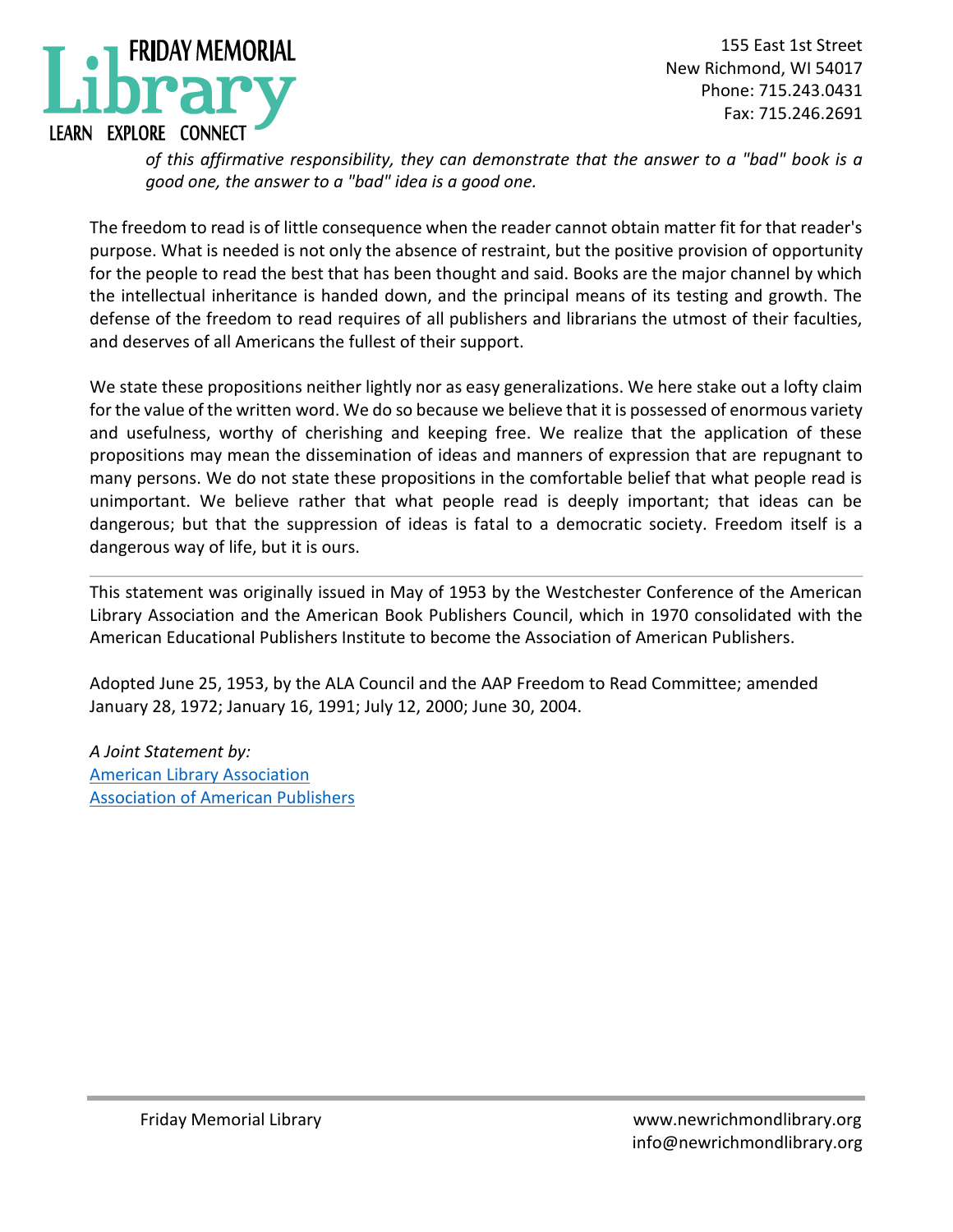

#### American Library Association

#### Freedom to View Statement

The FREEDOM TO VIEW, along with the freedom to speak, to hear, and to read, is protected by the First Amendment to the Constitution of the United States. In a free society, there is no place for censorship of any medium of expression. Therefore these principles are affirmed:

1. To provide the broadest access to film, video, and other audiovisual materials because they are a means for the communication of ideas. Liberty of circulation is essential to insure the constitutional guarantees of freedom of expression.

2. To protect the confidentiality of all individuals and institutions using film, video, and other audiovisual materials.

3. To provide film, video, and other audiovisual materials which represent a diversity of views and expression. Selection of a work does not constitute or imply agreement with or approval of the content.

4. To provide a diversity of viewpoints without the constraint of labeling or prejudging film, video, or other audiovisual materials on the basis of the moral, religious, or political beliefs of the producer or filmmaker or on the basis of controversial content.

5. To contest vigorously, by all lawful means, every encroachment upon the public's freedom to view.

This statement was originally drafted by the Freedom to View Committee of the American Film and Video Association (formerly the Educational Film Library Association) and was adopted by the AFVA Board of Directors in February 1979. This statement was updated and approved by the AFVA Board of Directors in 1989.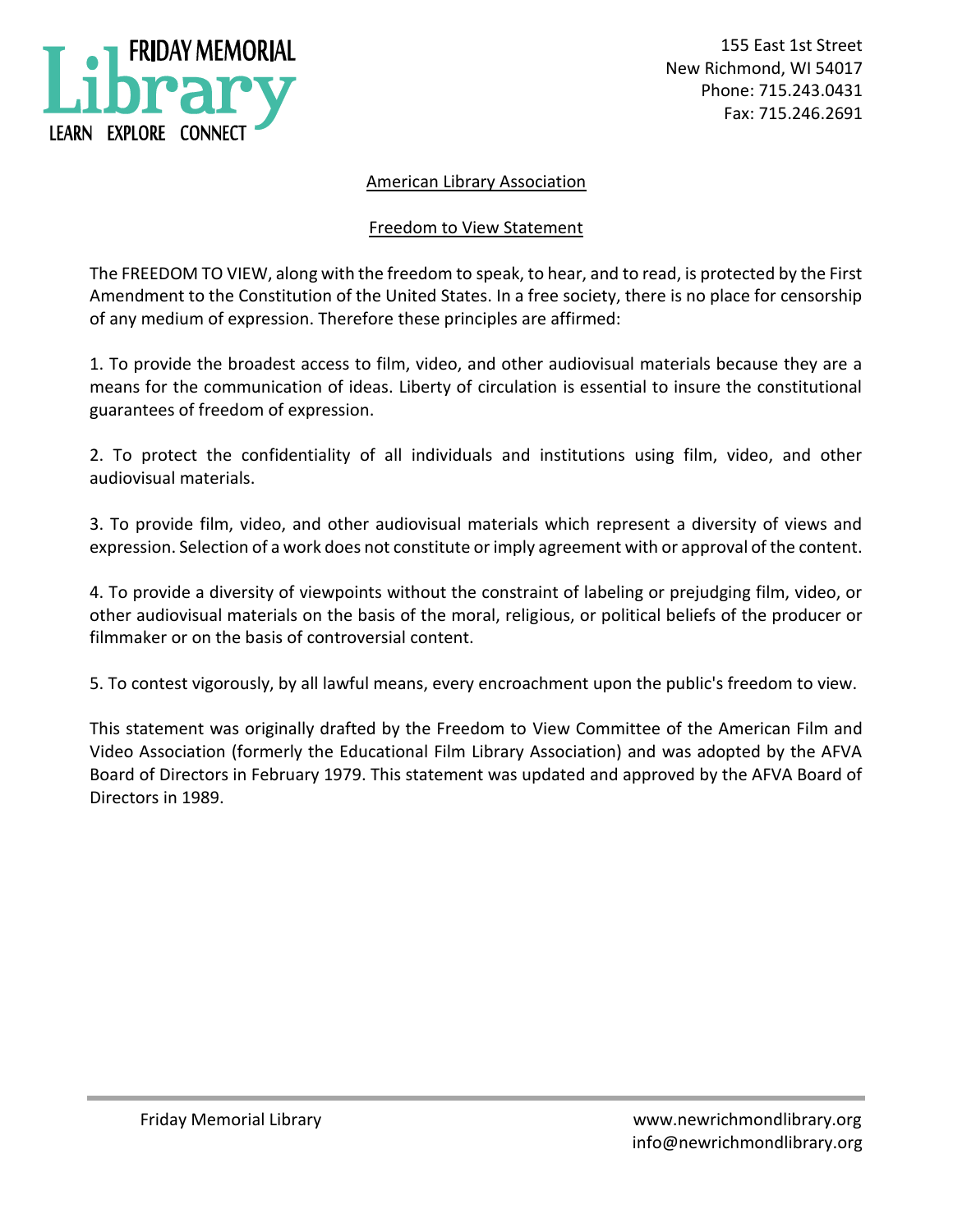

#### American Library Association

#### Access to Library Resources and Services for Minors

#### **An Interpretation of the Library Bill of Rights**

Library policies and procedures that effectively deny minors equal and equitable access to all library resources and services available to other users violate the American Library Association's Library Bill of Rights. The American Library Association opposes all attempts to restrict access to library services, materials, and facilities based on the age of library users.

Article V of the Library Bill of Rights states, "A person's right to use a library should not be denied or abridged because of origin, age, background, or views." The "right to use a library" includes free access to, and unrestricted use of, all the services, materials, and facilities the library has to offer. Every restriction on access to, and use of, library resources, based solely on the chronological age, educational level, literacy skills, or legal emancipation of users violates Article V.

Libraries are charged with the mission of providing services and developing resources to meet the diverse information needs and interests of the communities they serve. Services, materials, and facilities that fulfill the needs and interests of library users at different stages in their personal development are a necessary part of library resources. The needs and interests of each library user, and resources appropriate to meet those needs and interests, must be determined on an individual basis. Librarians cannot predict what resources will best fulfill the needs and interests of any individual user based on a single criterion such as chronological age, educational level, literacy skills, or legal emancipation. Equitable access to all library resources and services shall not be abridged through restrictive scheduling or use policies.

Libraries should not limit the selection and development of library resources simply because minors will have access to them. Institutional self-censorship diminishes the credibility of the library in the community and restricts access for all library users.

Children and young adults unquestionably possess First Amendment rights, including the right to receive information through the library in print, sound, images, data, games, software, and other formats.<sup>1</sup> Constitutionally protected speech cannot be suppressed solely to protect children or young adults from ideas or images a legislative body believes to be unsuitable for them.<sup>2</sup> Librarians and library governing bodies should not resort to age restrictions in an effort to avoid actual or anticipated objections because only a court of law can determine whether or not content is constitutionally protected.

The mission, goals, and objectives of libraries cannot authorize librarians or library governing bodies to assume, abrogate, or overrule the rights and responsibilities of parents and guardians. As "Libraries: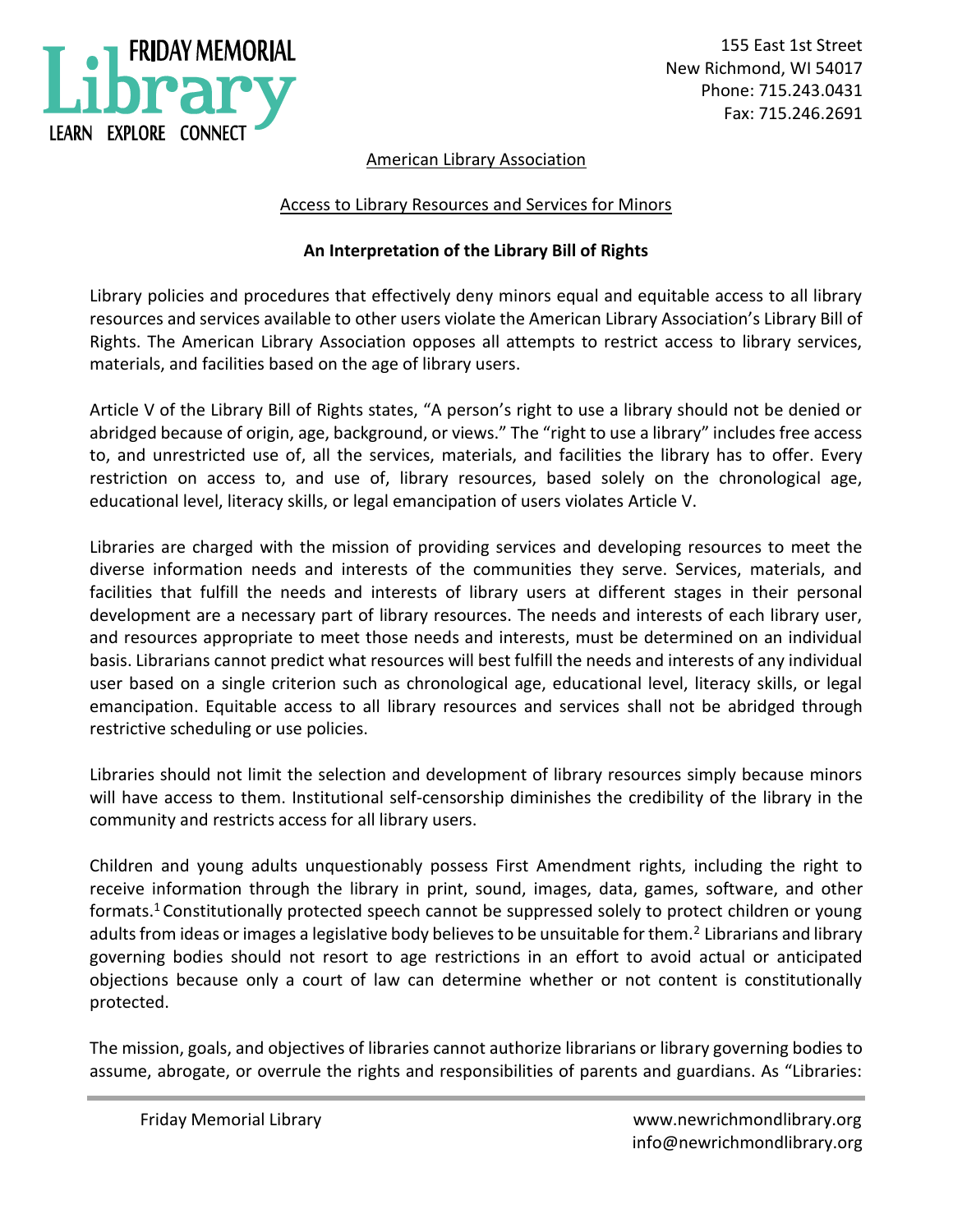

An American Value" states, "We affirm the responsibility and the right of all parents and guardians to guide their own children's use of the library and its resources and services." Librarians and library governing bodies cannot assume the role of parents or the functions of parental authority in the private relationship between parent and child. Librarians and governing bodies should maintain that only parents and guardians have the right and the responsibility to determine their children's—and only their children's—access to library resources. Parents and guardians who do not want their children to have access to specific library services, materials, or facilities should so advise their children.

Librarians and library governing bodies have a public and professional obligation to ensure that all members of the community they serve have free, equal, and equitable access to the entire range of library resources regardless of content, approach, or format. This principle of library service applies equally to all users, minors as well as adults. Lack of access to information can be harmful to minors. Librarians and library governing bodies must uphold this principle in order to provide adequate and effective service to minors.

#### *Note*

- 1. See *Brown v. Entertainment Merchant's Association, et al.* 564 U.S. 08-1448 (2011): a) Video games qualify for First Amendment protection. Like protected books, plays, and movies, they communicate ideas through familiar literary devices and features distinctive to the medium.. And 'the basic principles of freedom of speech . . . do not vary' with a new and different communication medium."
- 2. See *Erznoznik v. City of Jacksonville,* 422 U.S. 205 (1975): "Speech that is neither obscene as to youths nor subject to some other legitimate proscription cannot be suppressed solely to protect the young from ideas or images that a legislative body thinks unsuitable for them. In most circumstances, the values protected by the First Amendment are no less applicable when government seeks to control the flow of information to minors." See also *Tinker v. Des Moines School Dist.,* 393 U.S.503 (1969); *West Virginia Bd. of Ed. v. Barnette,* 319 U.S. 624 (1943); *AAMA v. Kendrick,* 244 F.3d 572 (7th Cir. 2001).

Adopted June 30, 1972, by the ALA Council; amended July 1, 1981; July 3, 1991; June 30, 2004; July 2, 2008 *under previous name* "Free Access to Libraries for Minors"; and July 1, 2014.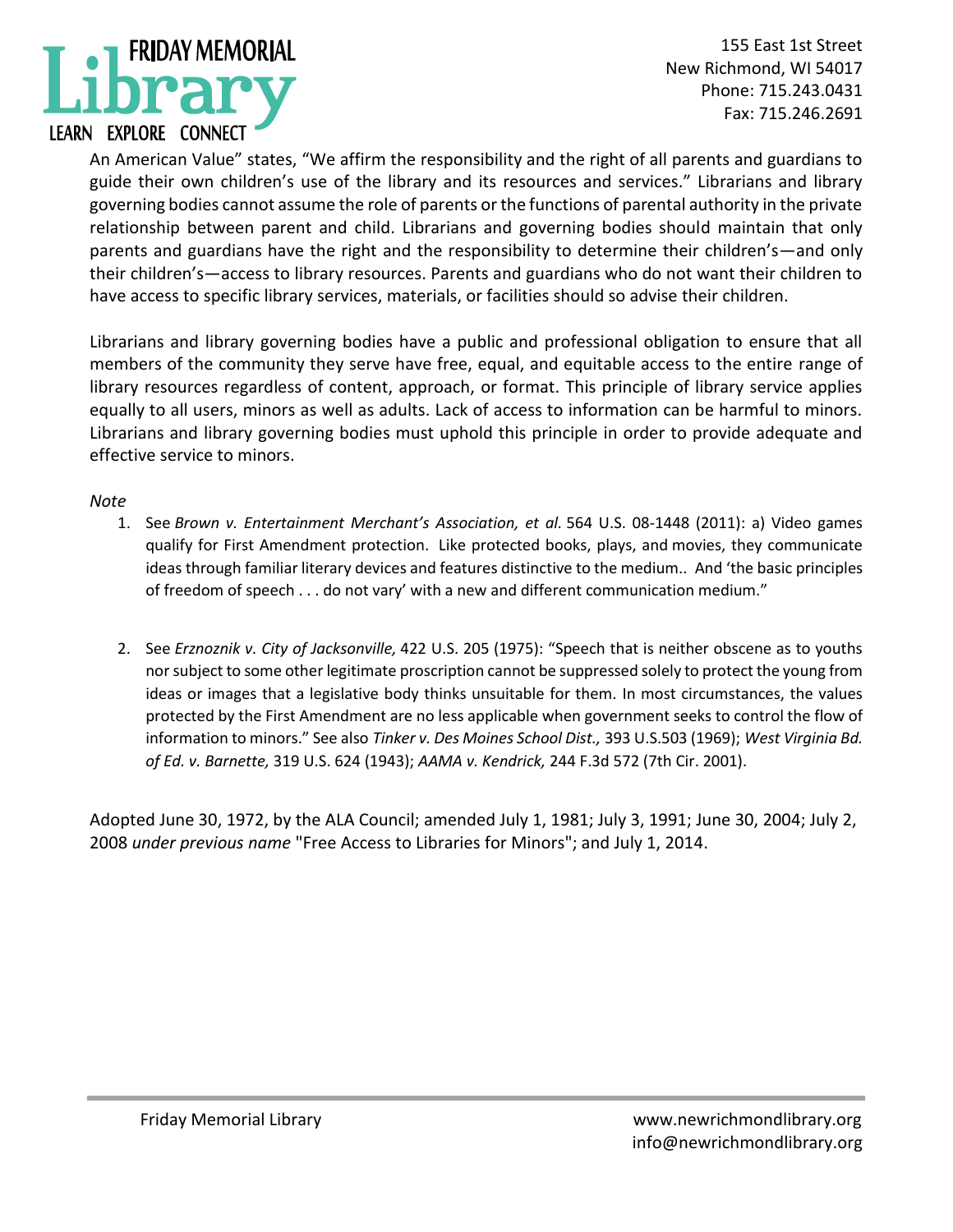

#### American Library Association

#### Equity, Diversity, Inclusion

#### **An Interpretation of the Library Bill of Rights**

The American Library Association affirms that equity, diversity, and inclusion are central to the promotion and practice of intellectual freedom. Libraries are essential to democracy and selfgovernment, to personal development and social progress, and to every individual's inalienable right to life, liberty, and the pursuit of happiness. To that end, libraries and library workers should embrace equity, diversity, and inclusion in everything that they do.

"Equity" takes difference into account to ensure a fair process and, ultimately, a fair outcome. Equity recognizes that some groups were (and are) disadvantaged in accessing educational and employment opportunities and are, therefore, underrepresented or marginalized in many organizations and institutions. Equity, therefore, means increasing diversity by ameliorating conditions of disadvantaged groups.

"Diversity" can be defined as the sum of the ways that people are both alike and different. When we recognize, value, and embrace diversity, we are recognizing, valuing, and embracing the uniqueness of each individual.

"Inclusion" means an environment in which all individuals are treated fairly and respectfully; are valued for their distinctive skills, experiences, and perspectives; have equal access to resources and opportunities; and can contribute fully to the organization's success.

To ensure that every individual will feel truly welcomed and included, library staff and administrators should reflect the origins, age, background, and views of their community. Governing bodies should also reflect the community. Library spaces, programs, and collections should accommodate the needs of every user.

**I. Books and other library resources should be provided for the interest, information, and enlightenment of all people of the community the library serves. Materials should not be excluded because of the origin, age, background, or views of those contributing to their creation.**

Library collections, in a variety of material formats, should include a full range of viewpoints and experiences, serving the needs of all members of the community. Historically, diverse authors and viewpoints have not been equitably represented in the output of many mainstream publishers and other producers. It may require extra effort to locate, review, and acquire those materials.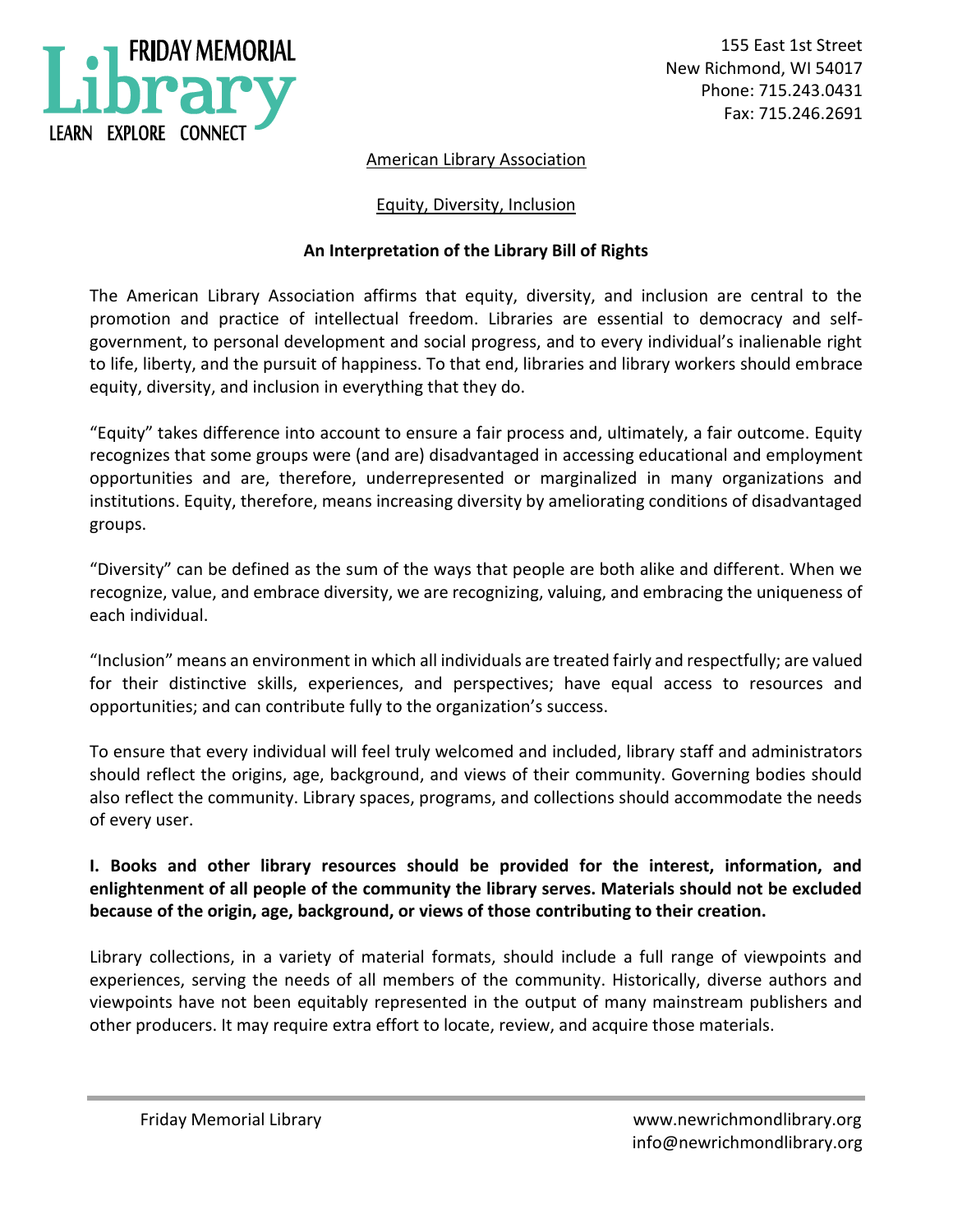

Therefore, libraries should seek out alternative, small press, independent, and self-published content in a variety of formats. Libraries may benefit from cooperative arrangements and other partnerships to share in the work of locating and acquiring diverse materials. Interlibrary loan may complement but not substitute for the development of diverse local collections.

All materials, including databases and other electronic content, should be made accessible for people who use adaptive or assistive technology.

To provide equitable and inclusive access, libraries must work closely with diverse communities to understand their needs and aspirations, so that the library can respond appropriately with collections and services to meet those needs. All community members will feel truly welcomed and included when they see themselves reflected in collections that speak to their cultures and life experiences.

## **II. Libraries should provide materials and information presenting all points of view on current and historical issues. Materials should not be proscribed or removed because of partisan or doctrinal disapproval.**

Beyond merely avoiding the exclusion of materials representing unorthodox or unpopular ideas, libraries should proactively seek to include an abundance of resources and programming representing the greatest possible diversity of genres, ideas, and expressions. A full commitment to equity, diversity, and inclusion requires that library collections and programming reflect the broad range of viewpoints and cultures that exist in our world. Socially excluded, marginalized, and underrepresented people, not just the mainstream majority, should be able to see themselves reflected in the resources and programs that libraries offer.<sup>1</sup>

## **III. Libraries should challenge censorship in the fulfillment of their responsibility to provide information and enlightenment.**

By challenging censorship, libraries foster an inclusive environment where all voices have the opportunity to be heard. Inclusive materials, programs, and services may not be universally popular, but it is the library's responsibility to provide access to all points of view, not just prevailing opinions. Libraries should prepare themselves to deal with challenges by adopting appropriate policies and procedures. Libraries should respectfully consider community objections and complaints, but should not allow controversy alone to dictate policy.

Governing bodies, administrators, and library workers must discourage self-censorship. Fears and biases may suppress diverse voices in collections, programming, and all aspects of library services.<sup>2</sup> Libraries should counter censorship by practicing inclusion.

## **IV. Libraries should cooperate with all persons and groups concerned with resisting abridgment of free expression and free access to ideas.**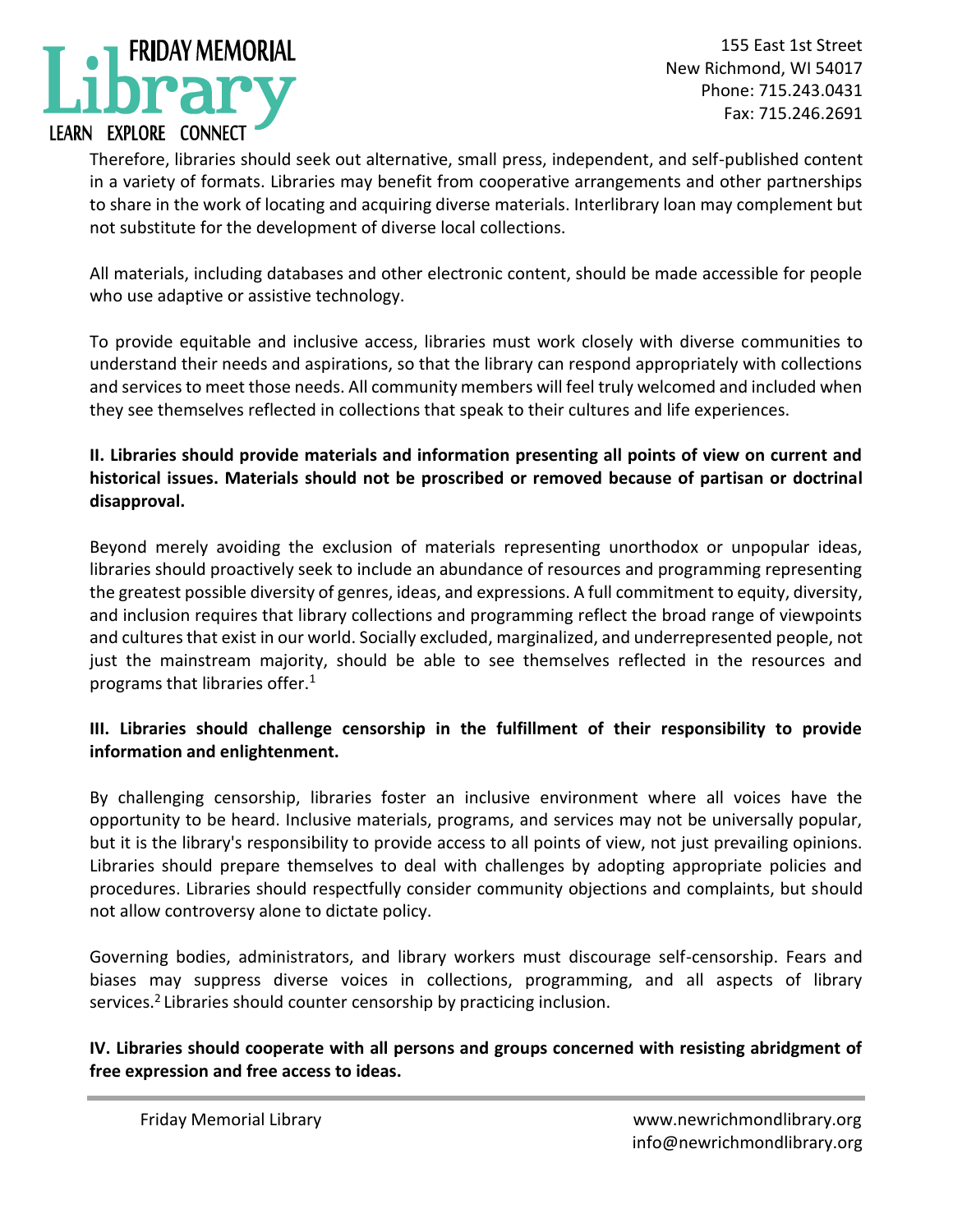

American society has always encompassed people of diverse origin, age, background, and views. The constitutional principles of free expression and free access to ideas recognize and affirm this diversity. Any attempt to limit free expression or restrict access to ideas threatens the core American values of equity, diversity, and inclusion.

Libraries should establish and maintain strong ties to organizations that advocate for the rights of socially excluded, marginalized, and underrepresented people. Libraries should act in solidarity with all groups or individuals resisting attempts to abridge the rights of free expression and free access to ideas.

### **V. A person's right to use a library should not be denied or abridged because of origin, age, background, or views.**

In the Library Bill of Rights and all of its Interpretations and supporting documents, the principle of inclusion is clear and unambiguous.

"Origin" encompasses all of the characteristics of individuals that are inherent in the circumstances of their birth.

"Age" encompasses all of the characteristics of individuals that are inherent in their levels of development and maturity.

"Background" encompasses all of the characteristics of individuals that are a result of their life experiences.

"Views" encompass all of the opinions and beliefs held and expressed by individuals.

Libraries should regularly review their policies with the goal of advancing equity of access to the library's collections and services. Identification requirements, overdue charges and fees, or deposits for service are examples of traditional approaches that may exclude some members of the community.<sup>3</sup>

**VI. Libraries which make exhibit spaces and meeting rooms available to the public they serve should make such facilities available on an equitable basis, regardless of the beliefs or affiliations of individuals or groups requesting their use.**

Libraries should not merely be neutral places for people to share information, but should actively encourage socially excluded, marginalized, and underrepresented people to fully participate in community debates and discussions.

Libraries should welcome diverse content in their exhibit spaces and diverse ideas, individuals, and groups in their meeting rooms, even if some members of the community may object or be offended.<sup>4</sup>